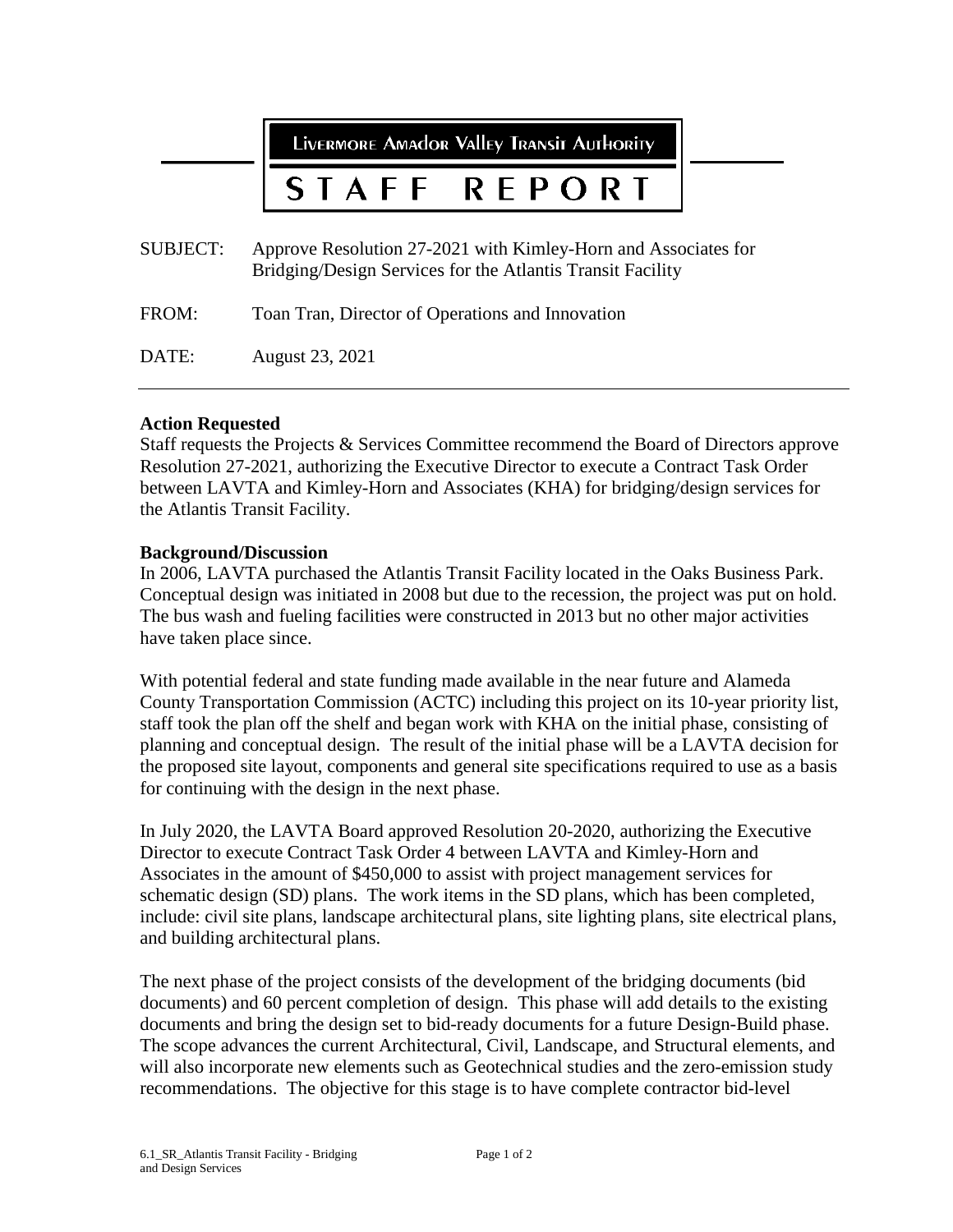documents and progress through the City's Planning Approval process. The funding for this phase was recently approved by ACTC during the Commission's July 2021.

## **Fiscal Impact**

The total cost for the development of the bridging document and 60 percent design is \$992,200; this amount includes 10 percent or \$90,200 for contingency. The funding for this phase is included in LAVTA's fiscal year 2021-22 approved capital budget.

### **Recommendation**

Staff recommends that the Project & Services Committee refer Resolution 27-2021 to the Board of Directors, authorizing the Executive Director to execute a Contract Task Order with Kimley-Horn and Associates for bridging/design services for the Atlantis Transit Facility, for a not-to-exceed amount of \$902,000 with a contingency amount of \$90,200 to be utilized at the discretion of the Executive Director.

Attachments:

1. Resolution 27-2021